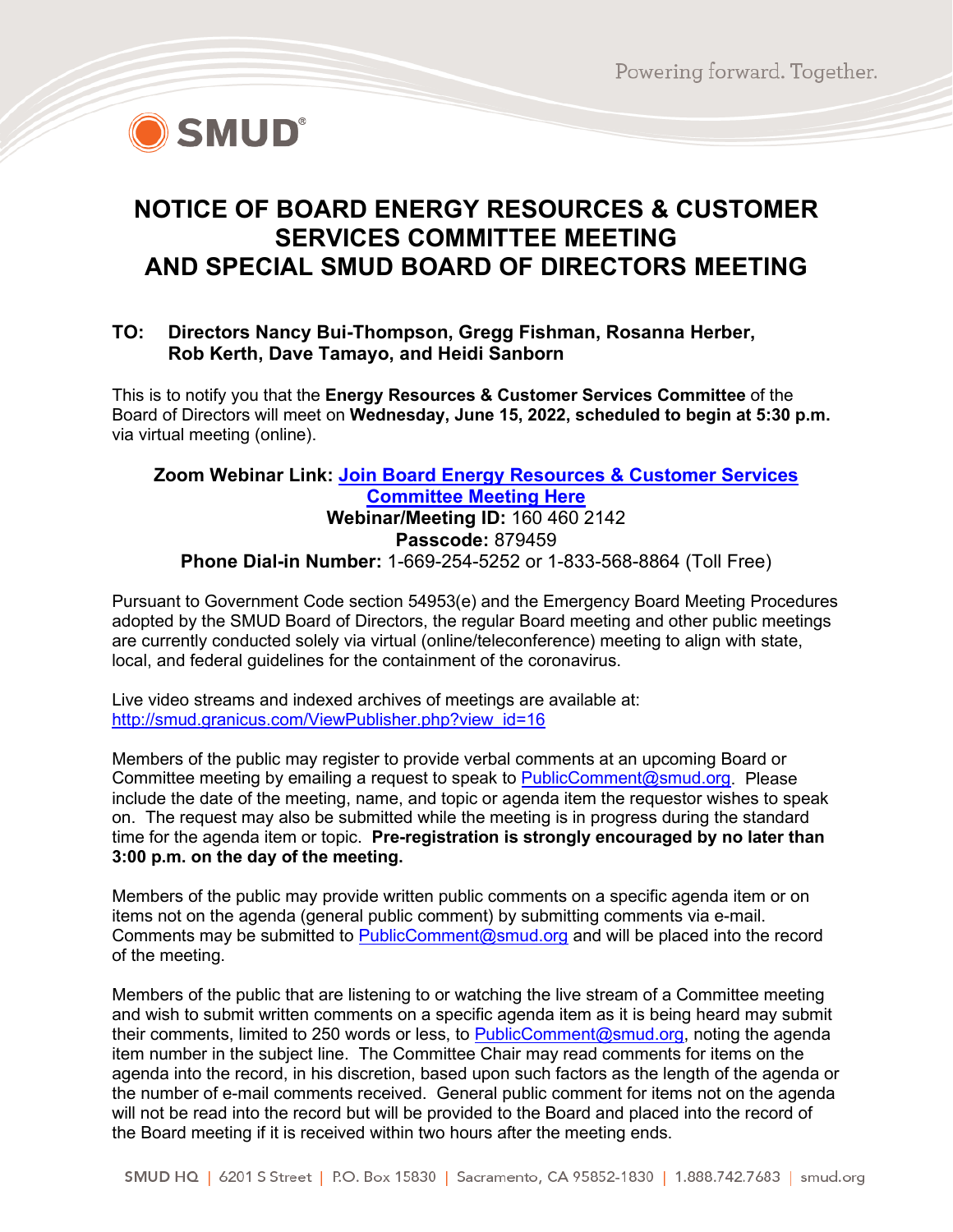This Committee Meeting is noticed as a joint meeting with the Board of Directors for the purpose of compliance with the Brown Act. In order to preserve the function of the Committee as advisory to the Board, members of the Board may attend and participate in the discussions, but no Board action will be taken. The purpose of the meeting will be to review, discuss, and provide the Committee's recommendation on the following item(s):

## **DISCUSSION ITEMS**

- 1. Make findings pursuant to Government Code section 54953(e) to continue holding meetings virtually during proclaimed state of emergency (recurring item, every 30 days).
- 2. Discuss adoption of SMUD's **2030 Zero Carbon Plan** as SMUD's **Zero Carbon Integrated Resource Plan (IRP)** to meet **California Energy Commission (CEC)** IRP regulatory filing requirements.
- 3. Discuss adoption of an update to SMUD's **Renewable Energy Resources Procurement Plan (RPS Procurement Plan)** as required by Public Utilities Code section 399.30(a) and by the *Enforcement Procedures for the Renewables Portfolio Standard for Publicly Owned Utilities* **(CEC RPS Regulations)** section 3205(a), reflecting updated renewable procurement as included in SMUD's **2030 Zero Carbon Plan** and latest RPS regulations.
- 4. Discuss adoption of an update to SMUD's **Renewables Portfolio Standard (RPS) Enforcement and Compliance Plan**.
- 5. Discuss certification of the **California Environmental Quality Act (CEQA) Sacramento Municipal Utility District Operations, Maintenance, and New Construction Habitat Conservation Plan (HCP) Final Environmental Impact Report (FEIR)**, including adoption of the **Findings**; adoption of the **Mitigation Monitoring and Reporting Program**; and approval of the project.

### **INFORMATIONAL ITEMS**

- 6. Public Comment.
- 7. Summary of Committee Direction.

Dated: June 10, 2022

Brandon D. Rose, President Board of Directors SMUD